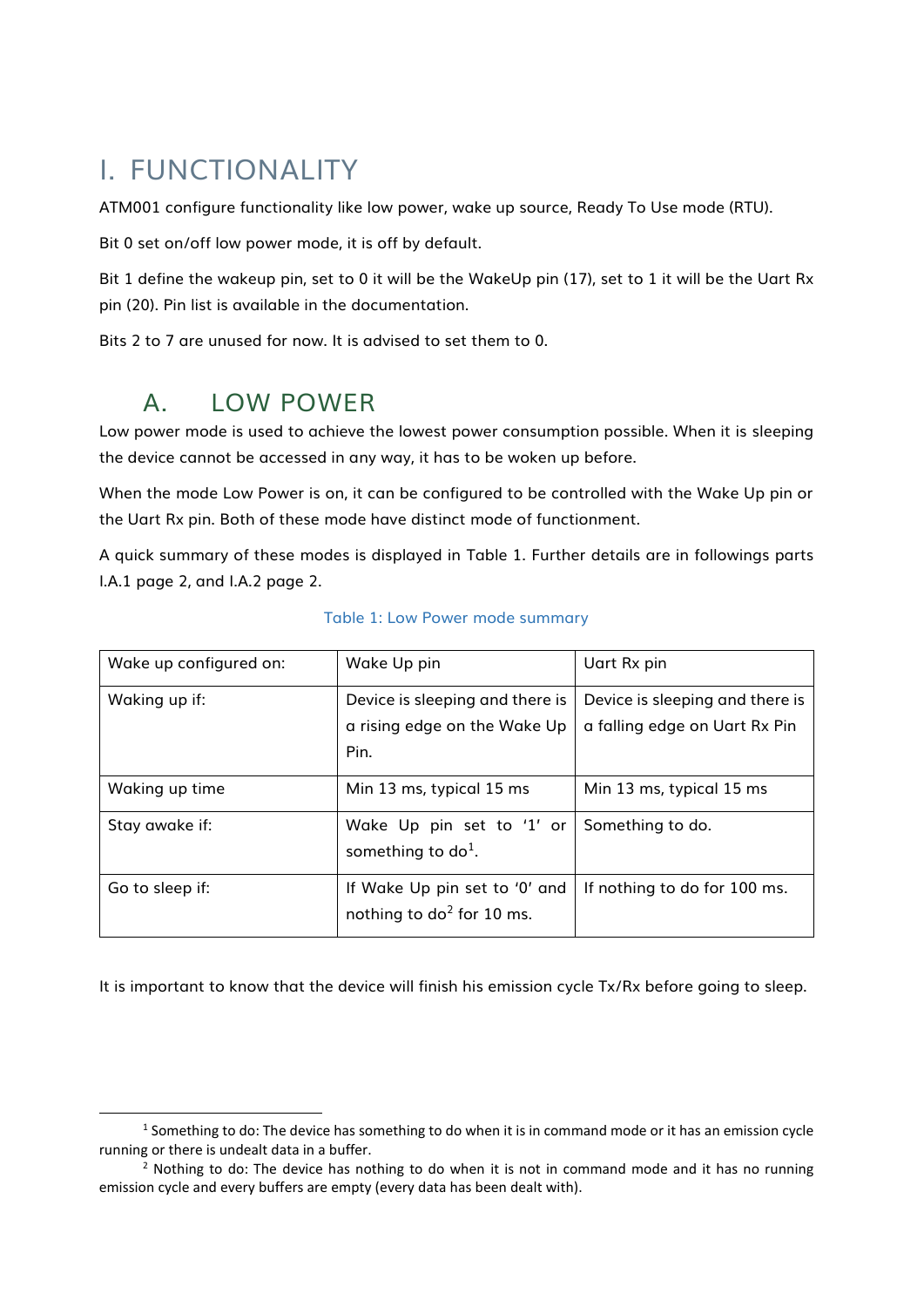## 1. Waking source: WakeUp pin

<span id="page-1-0"></span>When the mode Low Power is on and configured to be controlled with the Wake Up pin, it responds to the following cycle.

- If the WakeUp pin is set to '1' the device will stay awake.
- If the WakeUp pin is set to '0' the device will go to sleep after 10 ms without actions.
- If there is a rising edge and the device is sleeping, it will awake.
- If there is a rising edge and the device is running, it will continue running.

| Wake Up Pin |       |      |               |         |             |       |
|-------------|-------|------|---------------|---------|-------------|-------|
| DeviceState | Sleep | Init | Running<br>__ | Running | Go to sleep | Sleep |

### Figure 1: Timing for Low Power On, programmed to wake up on wake up pin

<span id="page-1-2"></span>[Figure 1](#page-1-2) shows a chronogram of the device state when configured to wake up on the Wake Up pin.

The device will go in sleep mode after 10 ms without any actions (eg: 2\*).

When sleeping, it will be awaken by rising edge on the Wake Up pin (eg: 1<sup>\*</sup>).

Every data sent to the device by any way<sup>3</sup> during initialisation mode (before Running mode) will be lost. Minimum time and typical time to wait are displayed in [Table 1](#page-0-0) page [1.](#page-0-0)

## 2. Waking source: Uart Rx pin

<span id="page-1-1"></span>Wake up on Uart is not native. It is advised to wait around 20 ms after waking it up to be sure that the device is awaken before trying to communicate with it.

When the mode Low Power is on and configured to be controlled with the Uart Rx pin, it responds to the following cycle.

- If the device is running, it will go to sleep after at least 100 ms without any actions.
- If there is a falling edge and the device is sleeping, it will awake.
- If there is a falling edge and the device is running, it will be dealt as an incoming Uart communication.

| Uart Rx     |       |      |         |             |       |
|-------------|-------|------|---------|-------------|-------|
| DeviceState | Sleep | Init | Running | Go to sleep | Sleep |

### Figure 2: Timing for Low Power On, programmed to wake up on Uart Rx pin

<span id="page-1-3"></span>[Figure 2](#page-1-3) shows a chronogram of the device state when configured to wake up on Uart Rx pin.

The device will go to sleep mode after 100 ms without any actions (eg: 2\*).

l

<sup>&</sup>lt;sup>3</sup> For example by radio or by serial